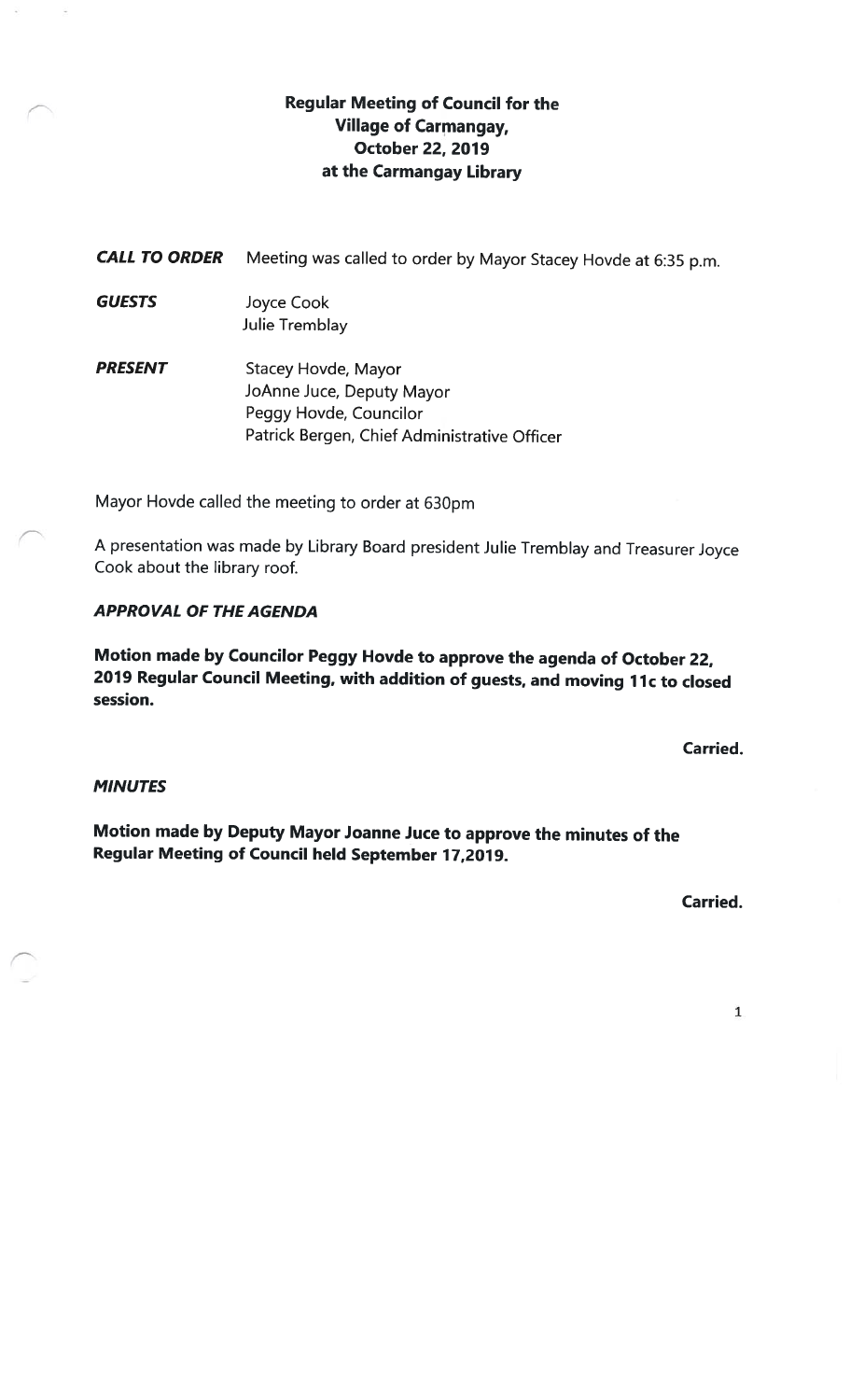### BUSINESS ARISING

None

#### OLD BUSINESS

None

#### PUBLIC WORKS REPORT

CAO Bergen reviewed the public works as detailed in the agenda.

#### ADMINISTRATOR REPORT

CAO Bergen reviewed the administrator report as detailed in the agenda.

### Motion made by Deputy Mayor JoAnne Juce to accept the public works and administration reports as presented.

Carried.

#### **CORRESPONDENCE**

None

### FINANCIAL REPORT

Motion made by Mayor Stacey Hovde to accept financial report as presented.

Carried.

#### NEW BUSINESS

a) Municipal Accountability Program Report Response

Motion made by Councilor Peggy Hovde to accept the Municipal Accountability Program Response Letter as information.

- b) Motion made by Deputy Mayor Joanne Juce to Table Bylaw <sup>791</sup> Public Hearing to November 19, 2019
- c) Doctor Retention Agreement Moved to Closed session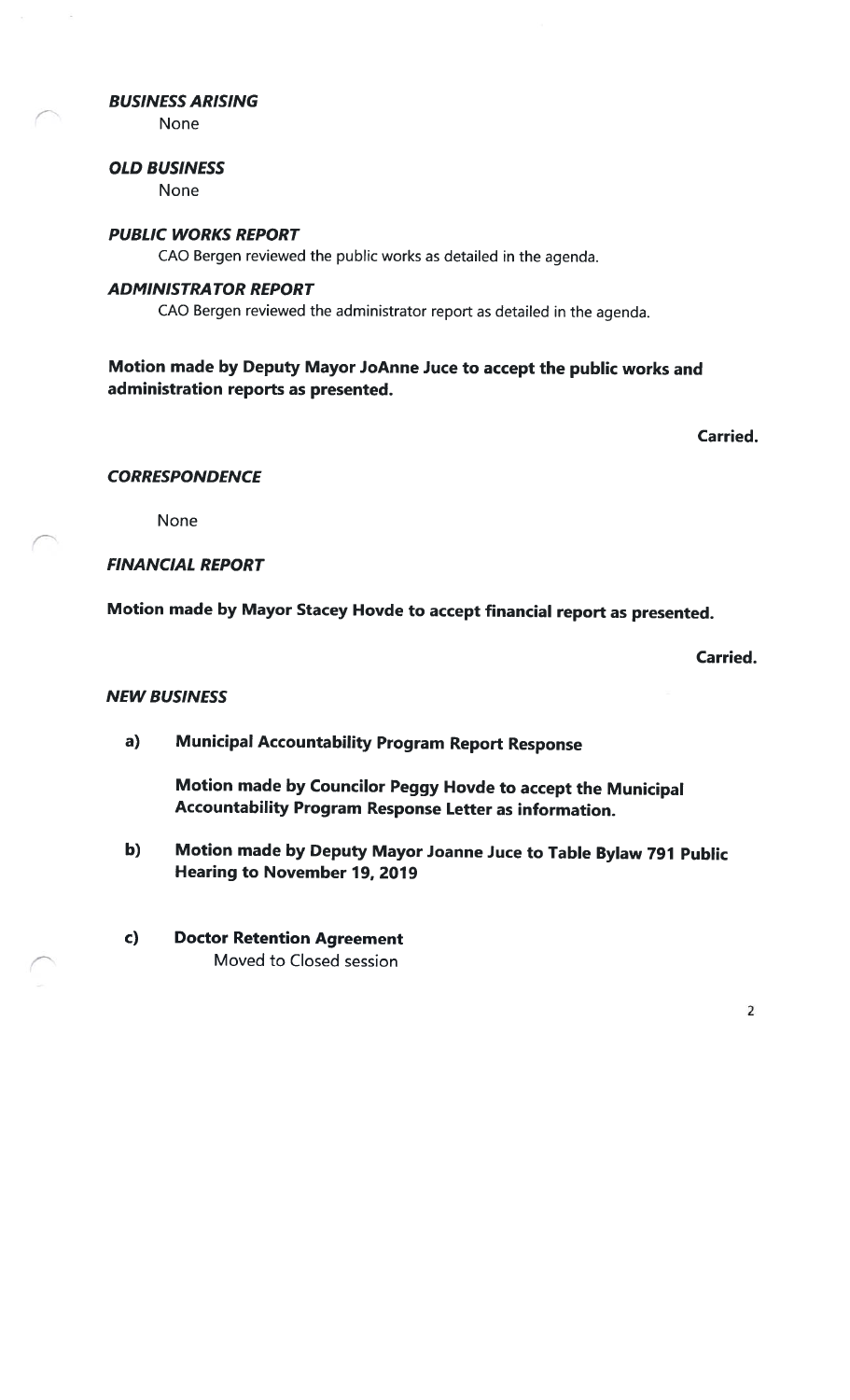d) Motion made by Councilor Peggy Hovde to accept the Action List as information.

### REPORTS

### a) ORRSC

No Meeting

### b) MARQUIS

The Lodge continues to have vacancies, while the self-contained units and Villas in Vulcan have <sup>a</sup> long waiting list.

The Board is discussing the implantation of more current policies regarding benefits and pensions for staff.

### c) VULCAN DISTRICT SOLID WASTE

Meeting took <sup>p</sup>lace October 1/19, everything is running smoothly, including the budget. The draft budget has been sent to all CAO's for approval.

The board decided to allocate \$30,000 from reserves to purchase <sup>a</sup> new electronic monitoring system for the operators of the Water Commission (SCADA) The town of Vulcan asked for <sup>a</sup> reduction in their water allocation, due to the pool being closed down.

### d) CARMANGAY AND DISTRICT LIBRARY BOARD

### Motion made by Deputy Mayor JoAnne Juce, to invite library next council meeting and present budget.

### e) FCSS

There are concerns about what the new provincial budget may mean for services offered by FCSS.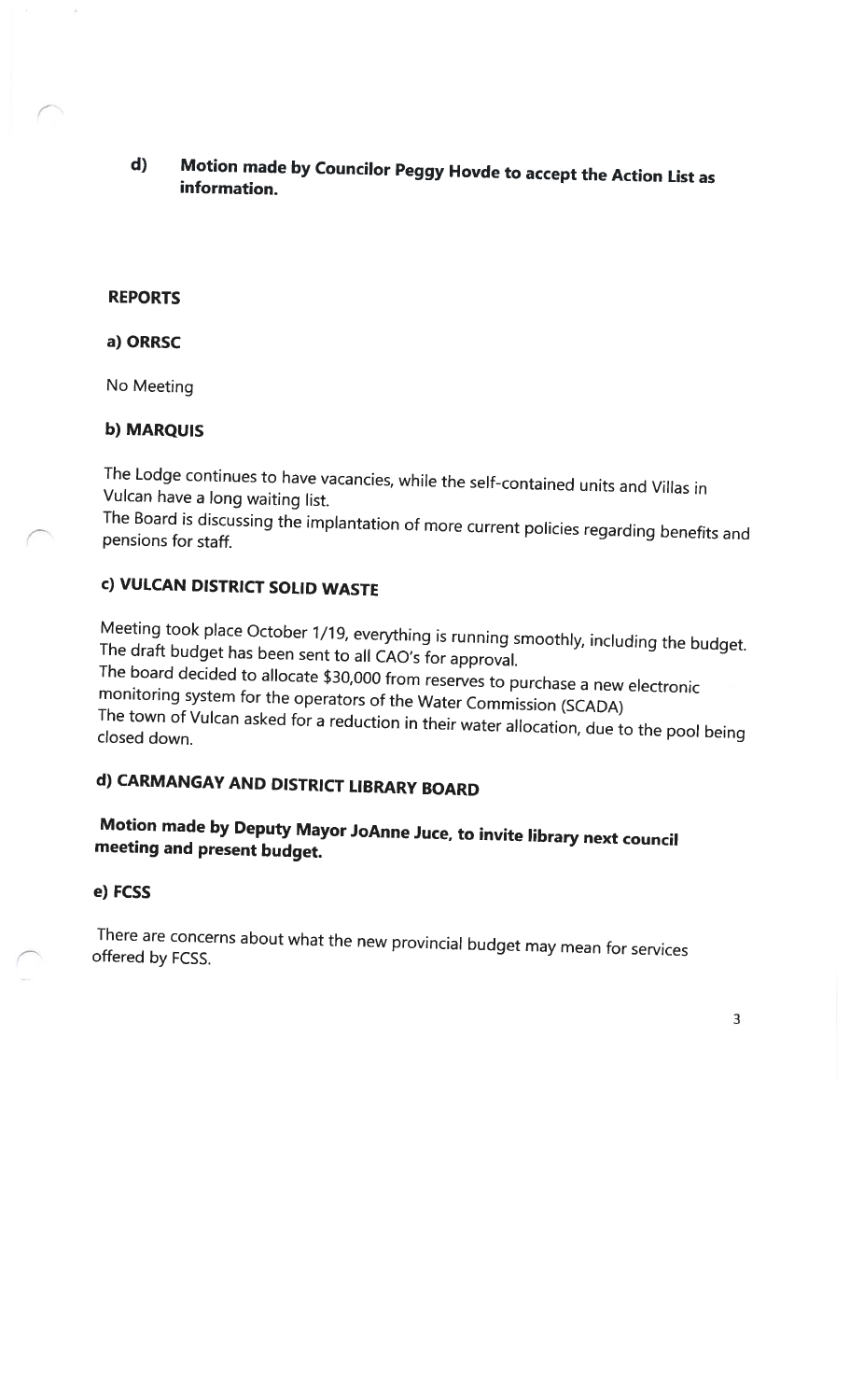organization, Wendy (formerly very Theodore, neodore, now Crash) has given notice. As she is a key person in the<br>effort is being made to find suitable organization, very effort is being made to find suitable replacement, before Oct 31.<br>After some internal issues a new Board of FH: in the manner was before Oct 31. After some internal issues, a new Board of Ethics policy will be implemented, in order to<br>assist new Board members with process and procedure assist new Board members with process and procedure.

### f) SOUTHGROW

No Meeting

## g) TWIN VALLEY REGIONAL WATER COMMISSION

No Meeting

## h) MAYORS AND REEVES OF SOUTHWEST ALBERTA

Reports attached

### i) HISTORICAL SOCIETY

permitting, The Historical since Society <sup>ciety</sup> is intending to repaint the Historical Firehall, weather and funds<br>the existing paint is pooling off *AAL* permitting, since the existing paint is peeling off at the foundation of the building, the<br>new paint will be linseed oil - based, and should be There is a continued focus on adding to thould be much more durable. been told that continued inued focus on adding signage and a structure at the cemetery. We have<br>the Village needs to provide a letter of suppert, when a needs to provide a letter of support to the County, who will then approve the development their approve the development permit. Note that this concept has not been presented<br>to the public at large, as would be fitting for a public Cancel. to the public at large, as would be fitting for a public Cemetery.

In addition, there continues to be discussion of signage to be placed throughout the<br>Village to identify both existing and demolished bistaria L. i. village to identify both existing and demolished historical sites. Again, this will need<br>development permits and some professional quidens of development permits and some professional guidance to ensure quality signage. In addition, many of the locations will be close to or in front of occupied residences, so<br>there may be some issues.

### j) CHINOOK ARCH

the <sup>A</sup> workshop red tape" was <sup>ras</sup> held at the Lethbridge Public Library to explore various ways to "reduce<br><sup>as requested by the new Provincial Governume of Ti</sup> attended, but Carmangay had three representatives the red tape" as requested by the new Provincial Government. The event was poorly made to the government group and they made a series. Some excellent points were group, and they made <sup>a</sup> commitment to bring all recommendations back to their senior people.

4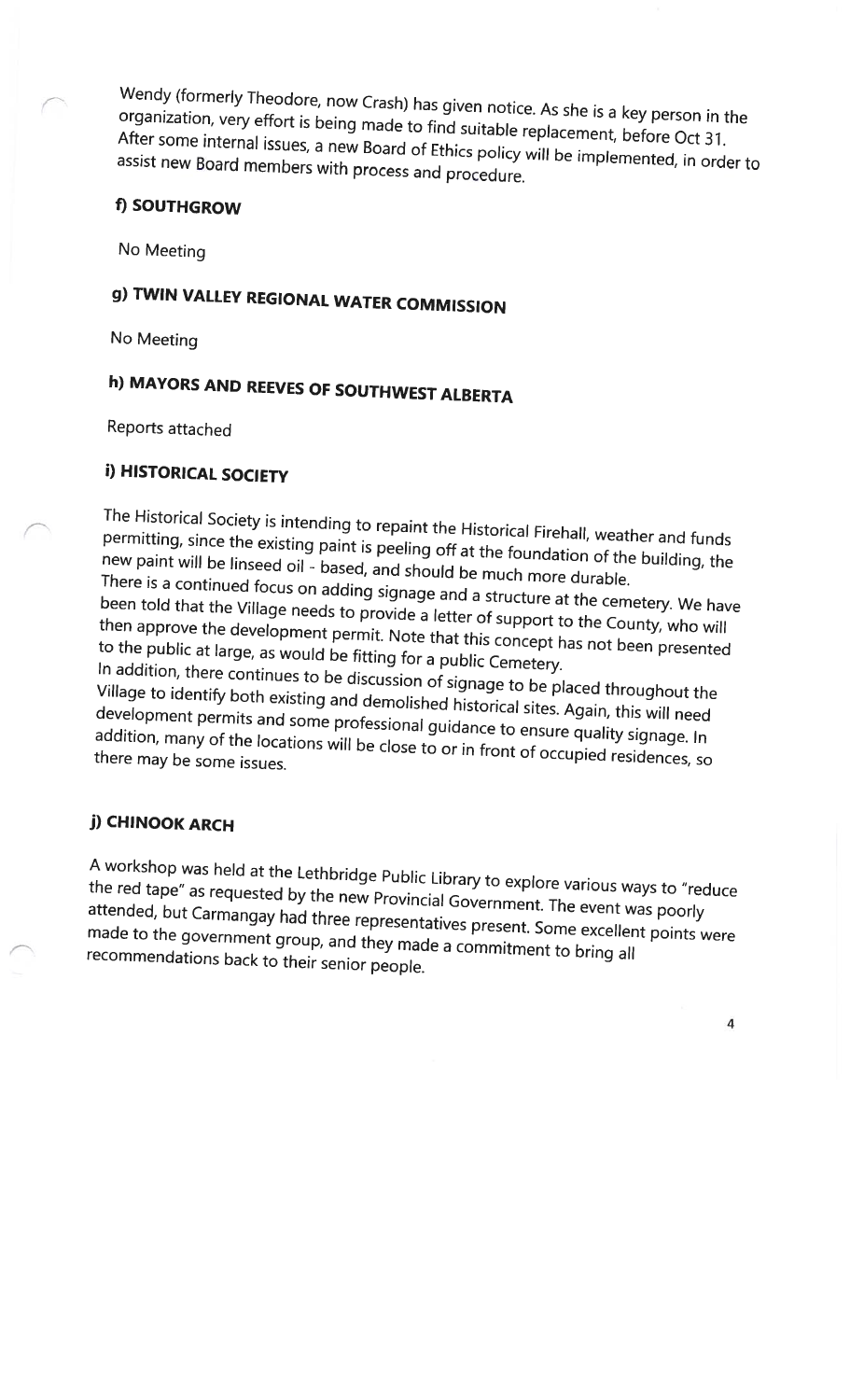### k) TEEPEE RING COMMITTEE

Had <sup>a</sup> meeting with Stephanie Weasel Child, <sup>a</sup> land administrator, Administration. form Siksika Administration. She brought along Leo and Marina Pretty Youngman, two Blackfoot<br>elders. The meeting was about 1 ½ hours long and included to the Calackfoot of the original drawings and elders. The meeting was about 1  $\frac{1}{2}$  hours long and included a tour of the site. A review or the original drawings and discussion of various ways in which First Nations might<br>become involved in a respectful restoration of the Pull is which First Nations might become involved in a respectful restoration of the Park. Joe Weasel Child, current Chief<br>at the Siksika nation, was also involved in the discussion at the siksika hation, was also involved in the discussion, via a phone call. The elders<br>were presented with a pouch of tobacco, as is traditional way a phone call. The elders were presented with a pouch of tobacco, as is traditional. Waiting for a response<br>indicating what the Blackfoot might consider as the i was down at the Tipi Blackfoot might consider as their next steps. Also, <sup>I</sup> believe that Leo Rings <sup>a</sup> week ago, reviewing the site on his own. Seemed positive.

### I) VCREMA

edits Meeting well was take held place, October <sup>tober</sup> 17/19, the plan was presented to the committee, and some<br>but overall, it is almost readulted in the committee, and some edits well take place, but overall, it is almost ready to be implemented. There are <sup>a</sup> number of items to discuss with council and CAO.

### CLOSED SESSION

Motion made by Councilor Peggy Hovde to go into closed session at 7:50pm.

Carried.

# Motion made by Councilor to come out of closed session at 8:50pm.

Carried.

### ADJOURNMENT

# Meeting was adjourned by Mayor Stacey Hovde at 8:50pm.

Next Regular Council meeting – November 19, 2019 at 6:30 p.m. at the Carmangay<br>Library.

or Stacey Hovde

5